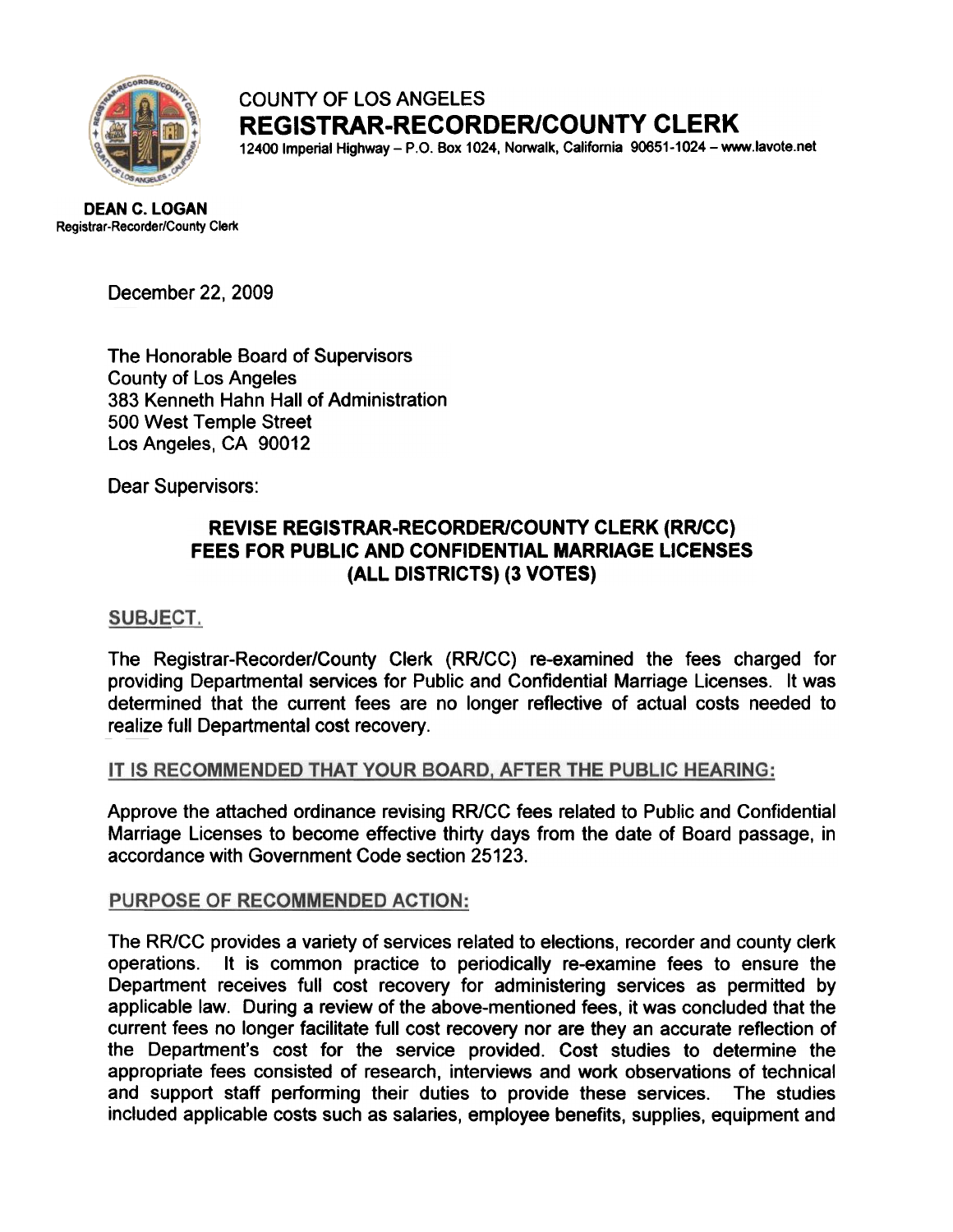The Honorable Board of Supervisors December 22, 2009 Page 2

overhead. The proposed revisions of fees have been reviewed and approved by the Department of Auditor-Controller and any required ordinance changes have been prepared by County Counsel.

# **IMPLEMENTATION OF STRATEGIC PLAN GOALS:**

Goal No. 1: Operational Effectiveness: Maximize the effectiveness of processes, structure and operations to support timely delivery of customer-oriented and efficient public services.

Goal No. 1/Strategy 1: Fiscal Sustainability: Promote sound, prudent and transparent short and long-range fiscal policies and practices that help ensure maintenance of critical, high priority County public services regardless of cyclical economic conditions.

Goal No. 1/Strategy 2a: Service Excellence and Organizational Effectiveness: Streamline and improve administrative operations and processes to increase effectiveness, enhance customer service and support responsive County operations.

## JUSTIFICATION:

# Public and Confidential Marriage License Fees

By law, to obtain a public or confidential marriage license, both applicants must appear in person at RR/CC Headquarters or a field office to complete an application, provide proof of identity and age (such as a driver's license or passport) and pay the existing fee of seventy (\$70) dollars. There is no need to disclose a blood test or health certificate, provide proof of California residency or citizenship and both licenses are valid for ninety (90) days. The public license is available for use anywhere within the State of California and a confidential marriage license is available for use only within the county where it is issued. Additionally, once recorded by Los Angeles County, a confidential marriage license will remain unavailable to the public with the exception of specified conditions.

Public and Confidential Marriage License fees were last updated in 2003 to recover the direct and indirect costs of providing the product or service or the cost of enforcing regulations for which the fee is levied. These fees no longer reflect the Department's actual cost and should be revised to include current expenses for employee salaries, benefits, supplies and equipment usage.

#### County Code 2.32.100 Marriage License Fee

The Department initiated fee evaluations consisting of research, interviews and work observations of Birth, Death and Marriage staff who performed duties for marriage license services. A portion of both the Public and Confidential Marriage License fees are paid out as surcharges to the State of California and other County Departments. The studies concluded that the current Public Marriage License fee of \$70 (\$37 is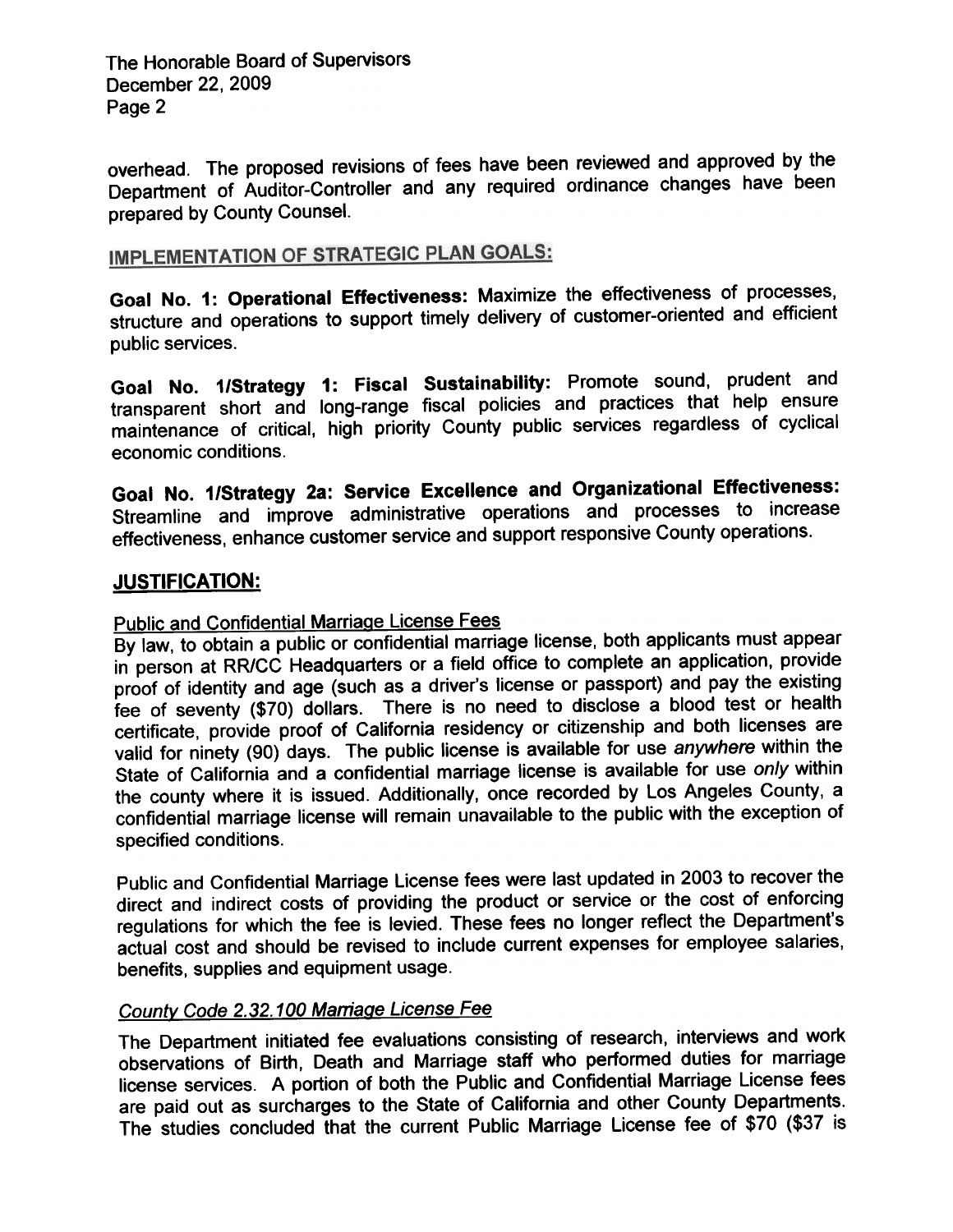The Honorable Board of Supervisors December 22. 2009 Page 3

distributed to other agencies and \$33 is retained by RR/CC) and Confidential Marriage License fee of \$70 (\$32 is distributed to other agencies and \$38 is retained by RR/CC) are no longer accurate representations of current costs and need to be updated to reflect actual cost recovery in order to achieve operational effectiveness, fiscal sustainability and service excellence. Upon review of this service, it has been determined that the appropriate fees should increase as follows:

#### Public Marriage License Fee from \$70 to \$90 Confidential Marriage License Fee from \$70 to \$85

## FISCAL IMPACT/ FINANCING:

Approval of this recommendation will enable RR/CC to fully recover costs for services provided by increasing the portion of the collected fee retained by RR/CC from \$33 to \$53 for Public Marriage Licenses and from \$38 to \$53 for Confidential Marriage Licenses. Based on anticipated volume, the projected Departmental revenue increases from February 1, 2010 through June 30, 2010 are as follows:

| <b>FEE</b>                           | <b>REVENUE INCREASE</b> |
|--------------------------------------|-------------------------|
| <b>Public Marriage License</b>       | \$374,000               |
| <b>Confidential Marriage License</b> | \$142,000               |
| Total                                | \$516,000               |

# FACTS AND PROVISIONS/LEGAL REQUIREMENTS:

The fees for public and confidential marriage licenses are authorized in Government Code sections 26840 through 26840.8. Government Code section 54985 authorizes the Board of Supervisors to increase the fee or charge, that is otherwise authorized to be levied by another provision of law, in an amount reasonably necessary to recover the direct and indirect costs of providing any product or service or the cost of enforcing any regulation for which the fee or charge is levied.

Government Code section 66018 requires a local agency to hold a public hearing at which oral or written presentations can be made. The Executive Office of the Board of Supervisors, in accordance with Government Code section 6062(a), published an official notice of the time and place of said meeting, including a general explanation of the fees to be revised.

All fees have been reviewed and approved by the Auditor-Controller's office while County Counsel has prepared the attached required ordinance that incorporates the proposed fees and revisions.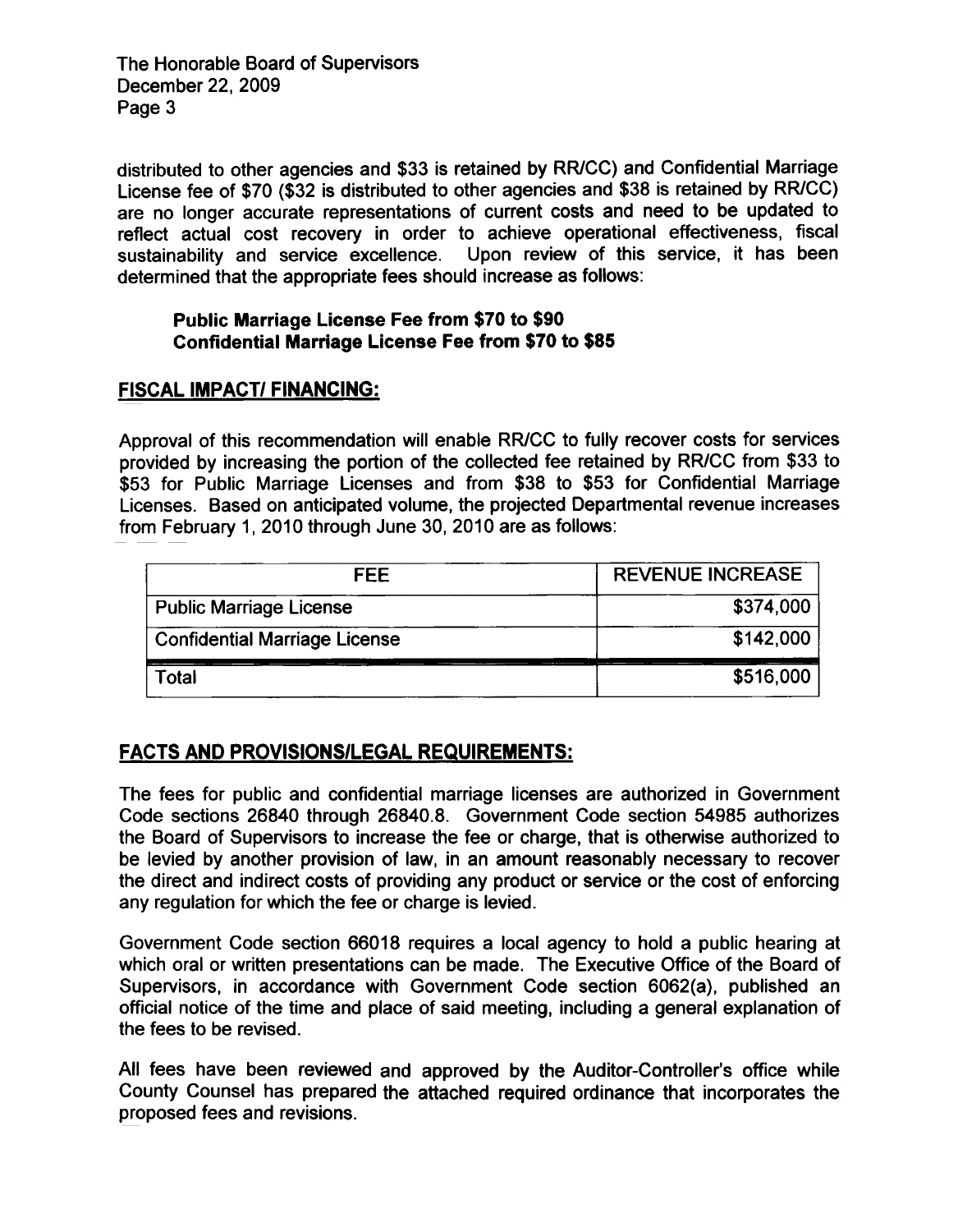The Honorable Board of Supervisors December 22, 2009 Page 4

#### **IMPACT ON CURRENT SERVICES:**

The proposed fees will not impact current services provided by the Department.

## **CONCLUSION**

Upon approval by your Board, the Executive Officer is requested to return one (1) adopted copy of this letter to:

> Department of Registrar-Recorder/County Clerk Finance and Management Division 12400 Imperial Highway, Room 7211 Norwalk, CA 90650 Attention: Brandy Jakobsen, Fees and Studies Section

Respectfully submitted,

Deanc L

DEAN C. LOGAN( Registrar-Recorder/County Clerk

NU:as:bj:jw

**Attachments** 

William T Fujioka, Chief Executive Officer Robert E. Kalunian, Acting County Counsel Sachi A. Hamai, Executive Officer, Board of Supervisors Wendy L. Watanabe, Auditor-Controller c: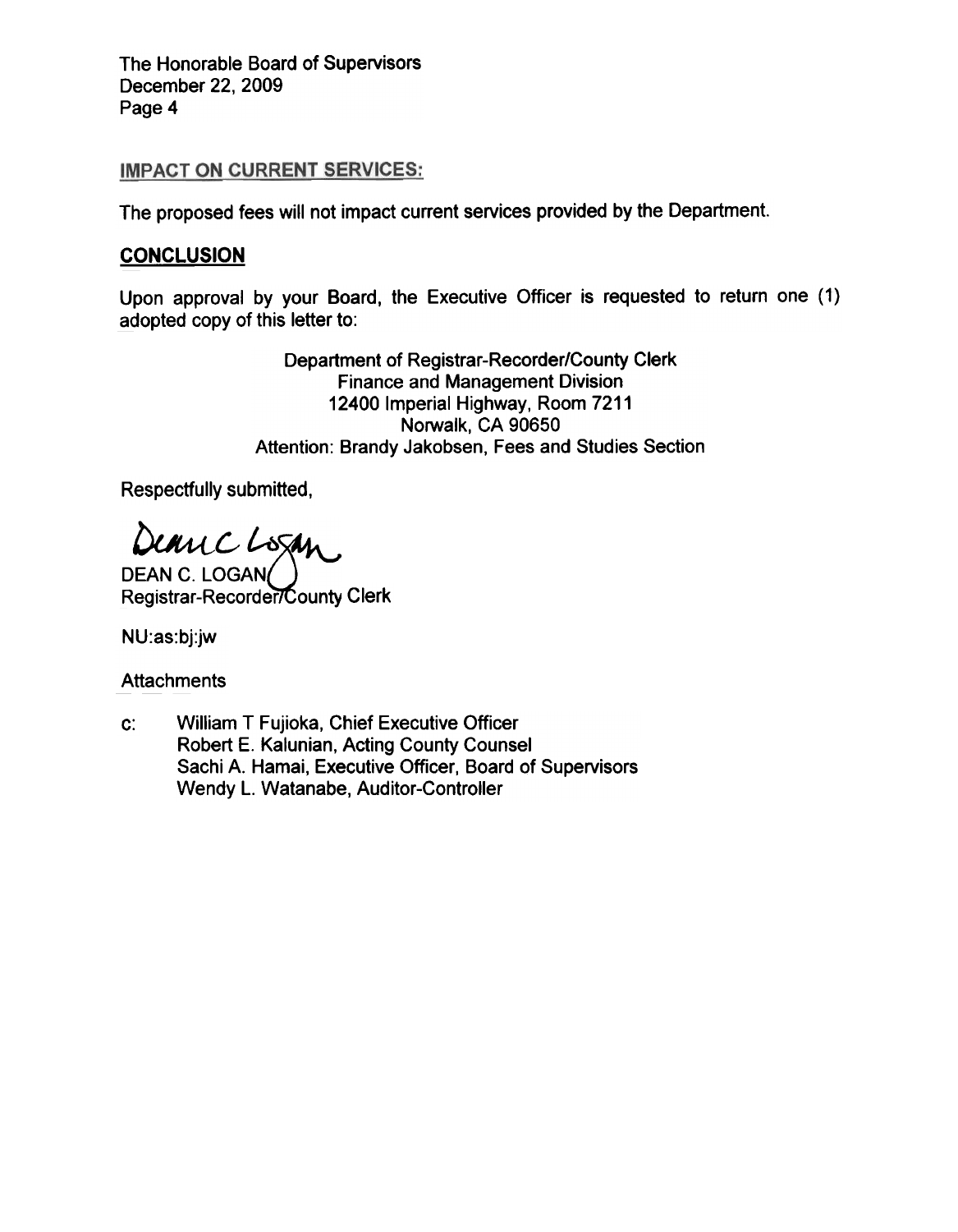#### **ANALYSIS**

This ordinance amends Title 2 - Administration, Chapter 2.32 of the Los Angeles County Code by amending section 2.32.100 Marriage license fee.

The fees for public and confidential marriage licenses are authorized by Government Code sections 26840 through 26840.8. Government Code section 54985 authorizes the Board of Supervisors to increase the fee or charge, that is otherwise authorized to be levied by another provision of law, in the amount reasonably necessary to recover the direct and indirect costs of providing any product, or service or the cost of enforcing any regulation for which the fee or charge is levied.

> ROBERT E. KALUNIAN Acting County Counsel

falsed Bv-

TRICE J. **SALSED**A **Senior Deputy County Counsel Government Services Division** 

PJS:er Requested 10/30/09